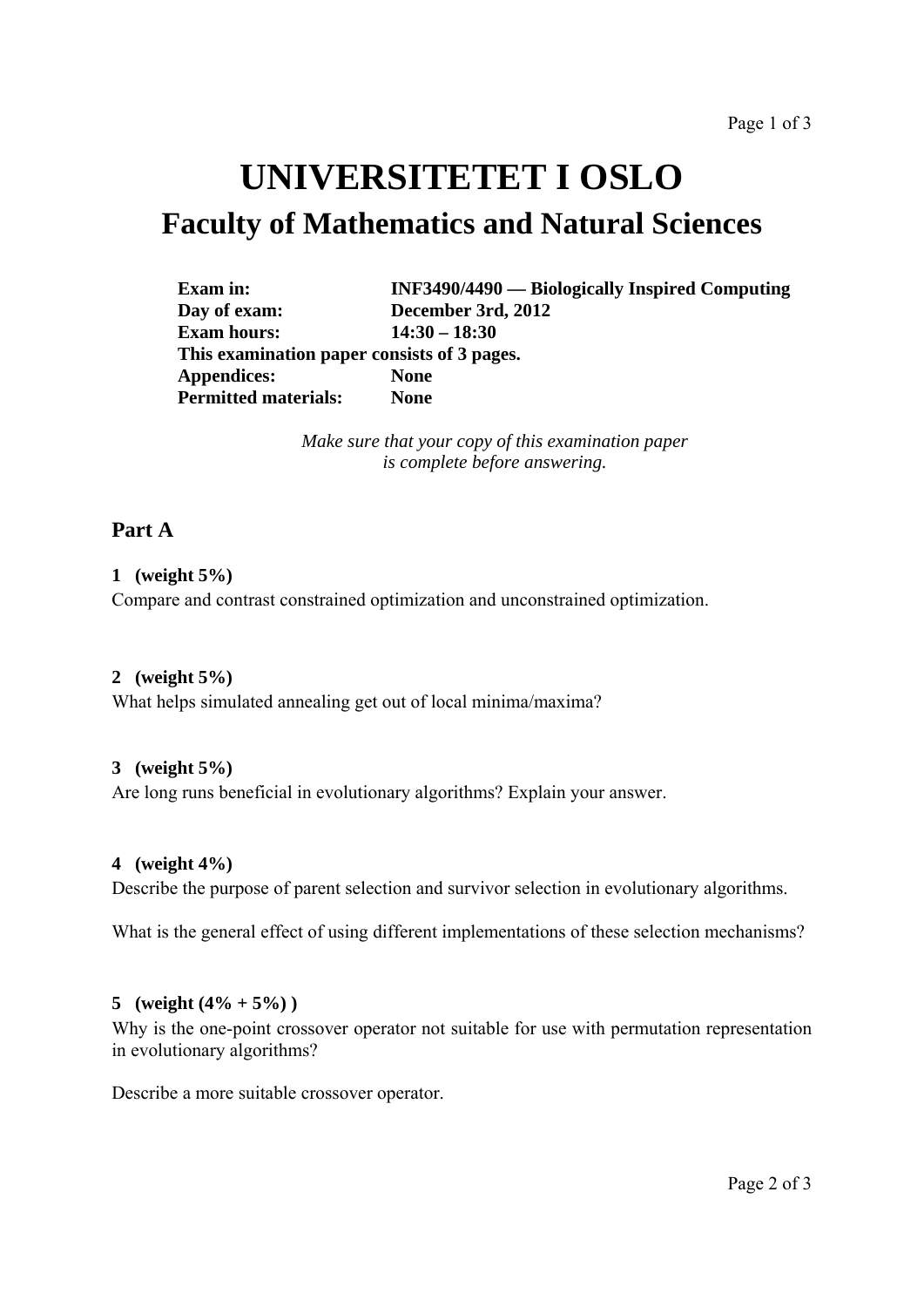#### **6 (weight 3%)**

List three termination conditions used in evolutionary algorithms.

#### **7 (weight 4%)**

Describe how *self adaptation* is used in some evolutionary algorithms.

## **8 (weight 5% )**

Describe evaporation and its role in ant colony optimization.

#### **9 (weight 5% )**

Is it beneficial to add domain knowledge to evolutionary algorithms? Justify your answer.

# **Part B**

## **1 (weight 4%)**

Can a simple perceptron represent the XOR function? Explain your answer.

## **2 (weight 6%)**

How does a multilayer perceptron need to be adjusted so that it can represent an increasingly complex decision boundary? Briefly describe how the numbers of layers, nodes, and weights need to be changed.

#### **3 (weight 6%)**

Describe how overfitting can occur specifically in the cases of multilayer perceptrons and support vector machines.

# **4 (weight 6%)**

Explain the method and purpose of early stopping.

#### **5 (weight 4%)**

What is the purpose of feature mapping in support vector machines?

### **6 (weight 4%)**

What assumption are we making about the features in our dataset when we use a naïve Bayes classifier?